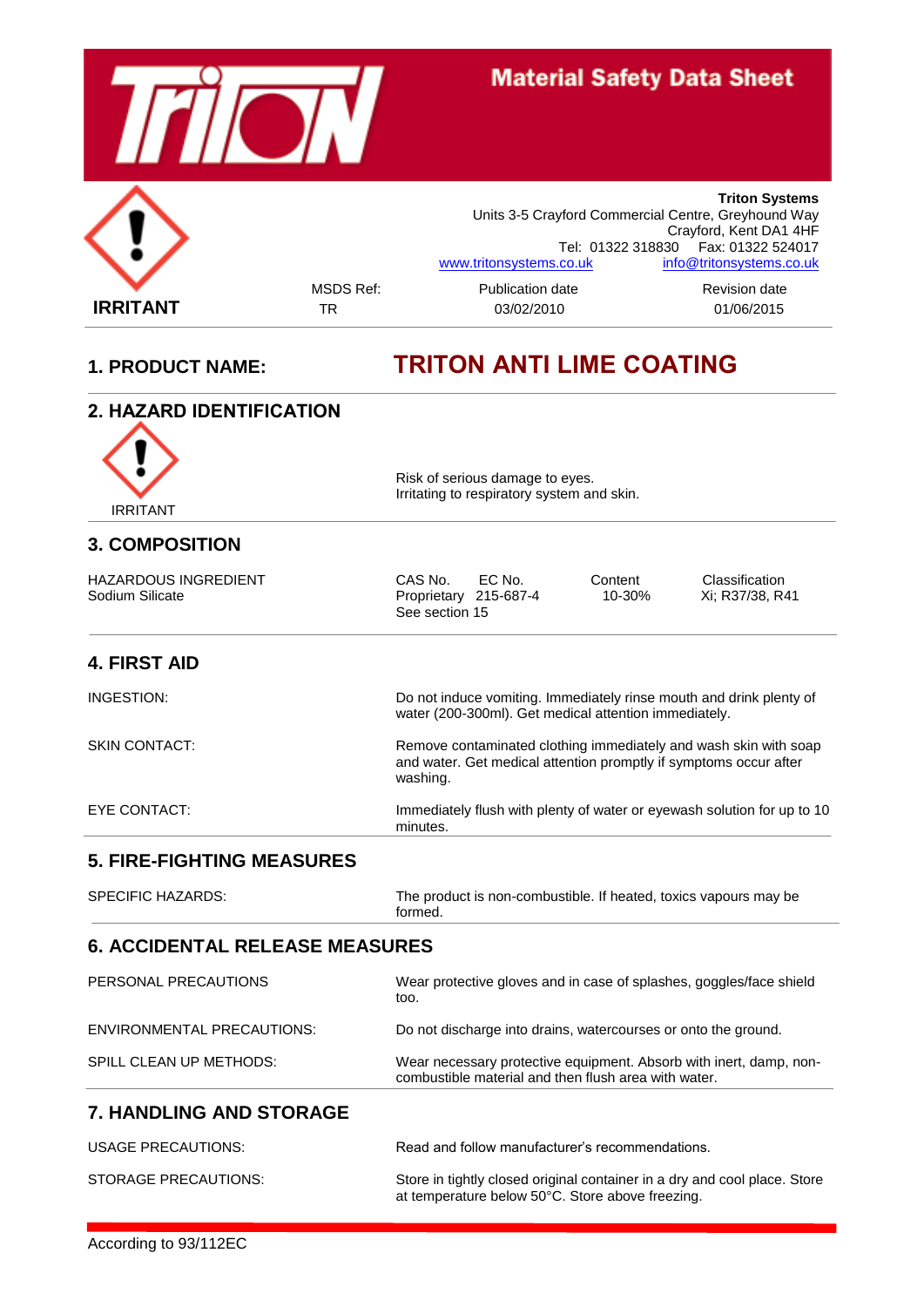

# **Material Safety Data Sheet**

## **8. EXPOSURE CONTROL / PERSONAL PROTECTION**

Sodium Silicate





For prolonged or repeated skin contact use suitable protective gloves. Wear splash-proof eye goggles to prevent any possibility of eye contact.

| APPEARANCE:<br>Clear liquid<br>Colourless<br>COLOUR:<br>Miscible with water<br>SOLUBILITY:<br><b>10. STABILITY / REACTIVITY</b>                                                                         |  |
|---------------------------------------------------------------------------------------------------------------------------------------------------------------------------------------------------------|--|
|                                                                                                                                                                                                         |  |
|                                                                                                                                                                                                         |  |
|                                                                                                                                                                                                         |  |
|                                                                                                                                                                                                         |  |
| <b>CONDITIONS TO AVOID:</b><br>Avoid contact with acids. In contact with metals generates hydrogen<br>gas, which together with air can form explosive mixtures.                                         |  |
| <b>MATERIALS TO AVOID:</b><br>May react with aluminium, tin, zinc and their alloys evolving hydrogen<br>gas.                                                                                            |  |
| <b>11. TOXICOLOGICAL INFORMATION</b>                                                                                                                                                                    |  |
| <b>INHALATION:</b><br>May cause irritation to the respiratory system.                                                                                                                                   |  |
| INGESTION:<br>May cause discomfort if swallowed. May cause stomach pain or<br>vomiting. May cause internal injury.                                                                                      |  |
| <b>SKIN CONTACT:</b><br>Liquid may irritate skin. Prolonged or repeated exposure may cause<br>severe irritation.                                                                                        |  |
| <b>12. ECOLOGICAL INFORMATION</b>                                                                                                                                                                       |  |
| <b>MOBILITY:</b><br>The product is soluble in water                                                                                                                                                     |  |
| No data available on bioaccumulation.<br><b>BIOACCUMULATION:</b>                                                                                                                                        |  |
| DEGRADABILITY:<br>Biodegradable according to the appropriate OECD test. This product is<br>expected to be removed in a wastewater treatment plant. Oxides<br>rapidly by photochemical reactions in air. |  |
| <b>13. DISPOSAL CONSIDERATIONS</b>                                                                                                                                                                      |  |
| <b>GENERAL INFORMATION:</b><br>Waste to be treated as controlled waste. Disposal to licensed waste<br>disposal site in accordance with local Waste Disposal Authority.                                  |  |
| DISPOSAL METHODS:<br>Dispose of waste and residues in accordance with local authority<br>requirements.                                                                                                  |  |

## **14. TRANSPORT INFORMATION**